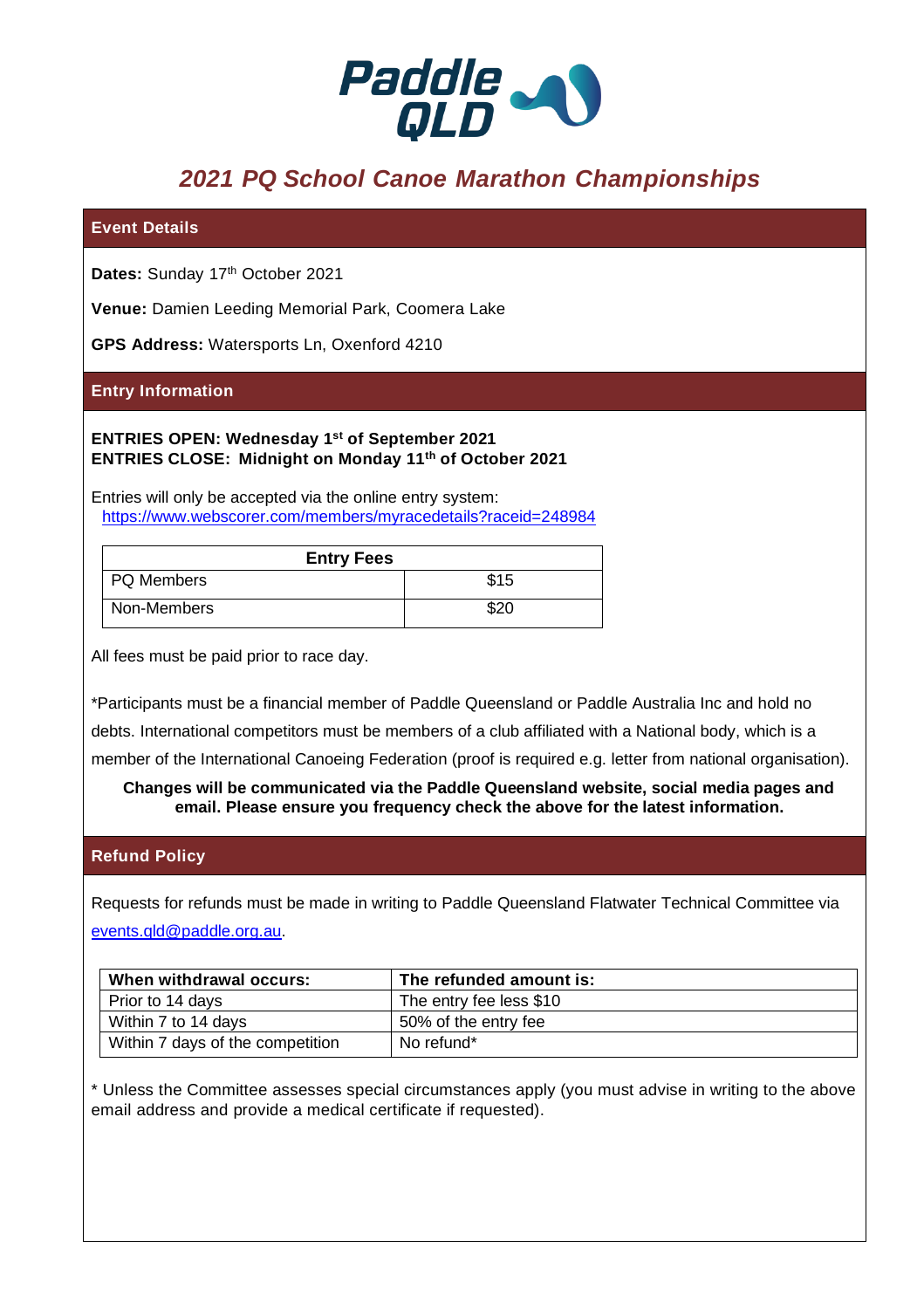

## **Craft, Categories and Distance**

#### **No Portages – 1.25km Laps**

| <b>Ages</b> | <b>Distance</b> | Laps |
|-------------|-----------------|------|
| U10, U12    | 2.5km           | っ    |
| U14         | 5 km            | 4    |
| U16         | 7.5 km          | 6    |
| U18         | 10 km           | 8    |

#### **Notes:**

• The age you are as of **31st December 2021** determines your age group, irrespective of the competition date.

**Example 1:** If the event is in October and you turn 15 in November (after the event), you will be in U16.

**Example 2:** If you are turning 14 in 2021, (regardless of when the month), you will compete in U14s.

• Age groups may be amalgamated according to the entries received.

| Craft      |                                                              |  |  |
|------------|--------------------------------------------------------------|--|--|
| Single     | K1, C1, OC1, SUP, Ski, V1, TK1                               |  |  |
| Team Boats | K <sub>2</sub> , C <sub>2</sub> , T <sub>K<sub>2</sub></sub> |  |  |

#### **Notes:**

- Paddlers may only enter one age category and may choose to race in a higher age group.
- Subject to amalgamations:
	- o Juniors in a team boat must race in the age category of the oldest paddler.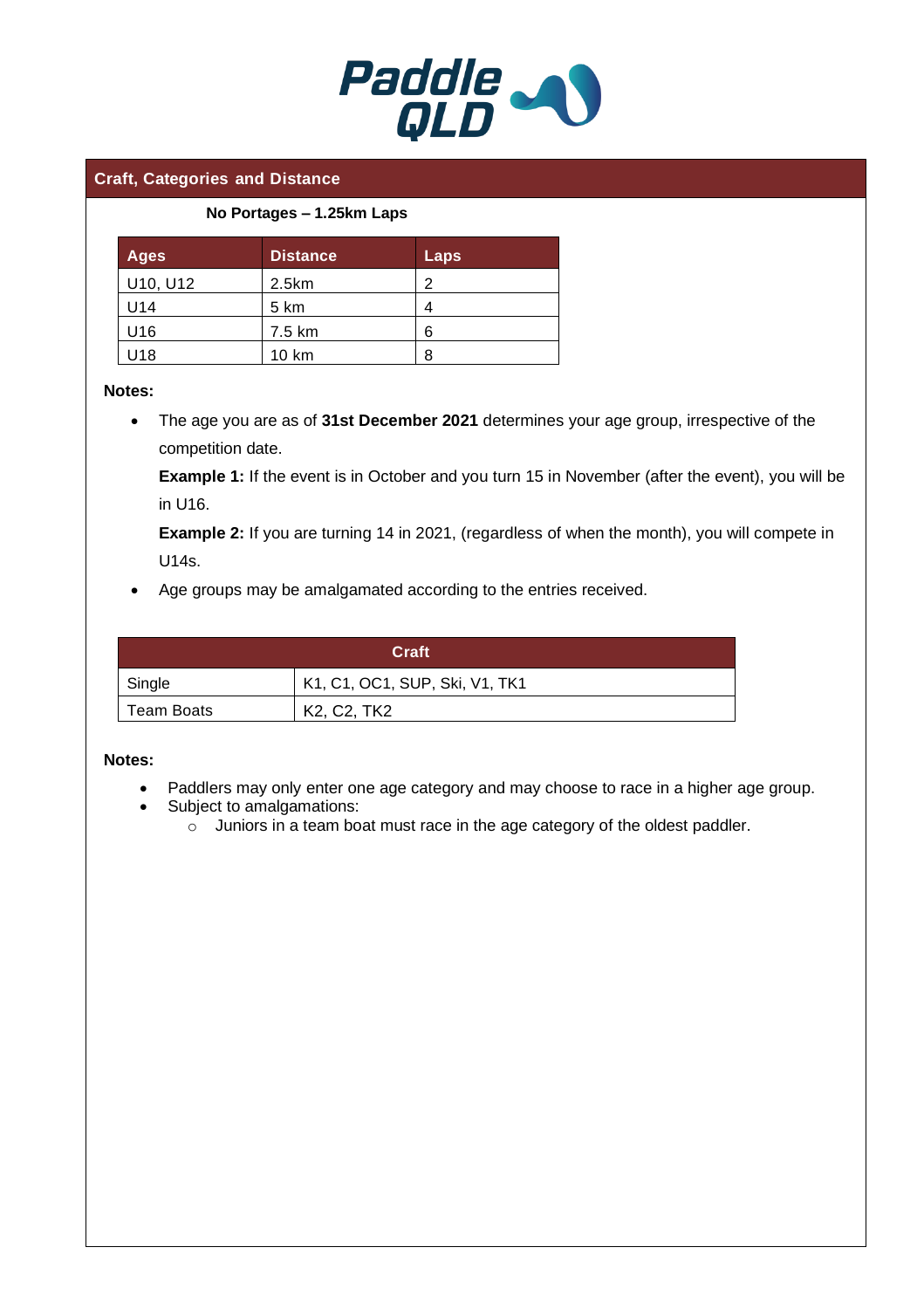

# **Course details**

The Canoe Marathon Course consists of a 1.25 km circuit on Coomera Lake

This waterway is subject to minimal tidal influence and may also be affected by wind.

All ages/class/craft will compete same course (distances/laps/portages may vary).

#### **Portages**

No Portages

# **Provisional Race Schedule**

| Sunday 17 October, 2021 |                                         |  |
|-------------------------|-----------------------------------------|--|
| $7:00 \text{ am}$       | Boat Numbers available for collection   |  |
| 7:30 am                 | Close of scratching to Chief Official   |  |
| $8:00$ am               | <b>Competitor Briefing</b>              |  |
| 8.30 am                 | Commencement of single boat competition |  |

# **A full race schedule will be provided after entries close**

# **COVID 19**

Queensland's COVID Safe Future Stage 5 roadmap is focused on moving Queensland outside. Outdoor events with a COVID Safe Events Checklist are permitted up to 1000 attendees.

The 'New Normal' of maintaining physical distancing (1.5 metre),

Wear a mask when distancing is not possible,

Maintain good hand hygiene,

Stay at home when sick,

Allowing for effective contact tracing,

Rapidly responding to outbreaks and Restricting attendees who have travelled from hot spots is to be maintained.

The Paddle Queensland 2021 Queensland Canoe Sprint Championships will adhere to the Approved Aquatic Sport Sector COVID Safe Industry Plan and the Outdoor Events COVID Safe Events Checklist for fewer than 1,000 people.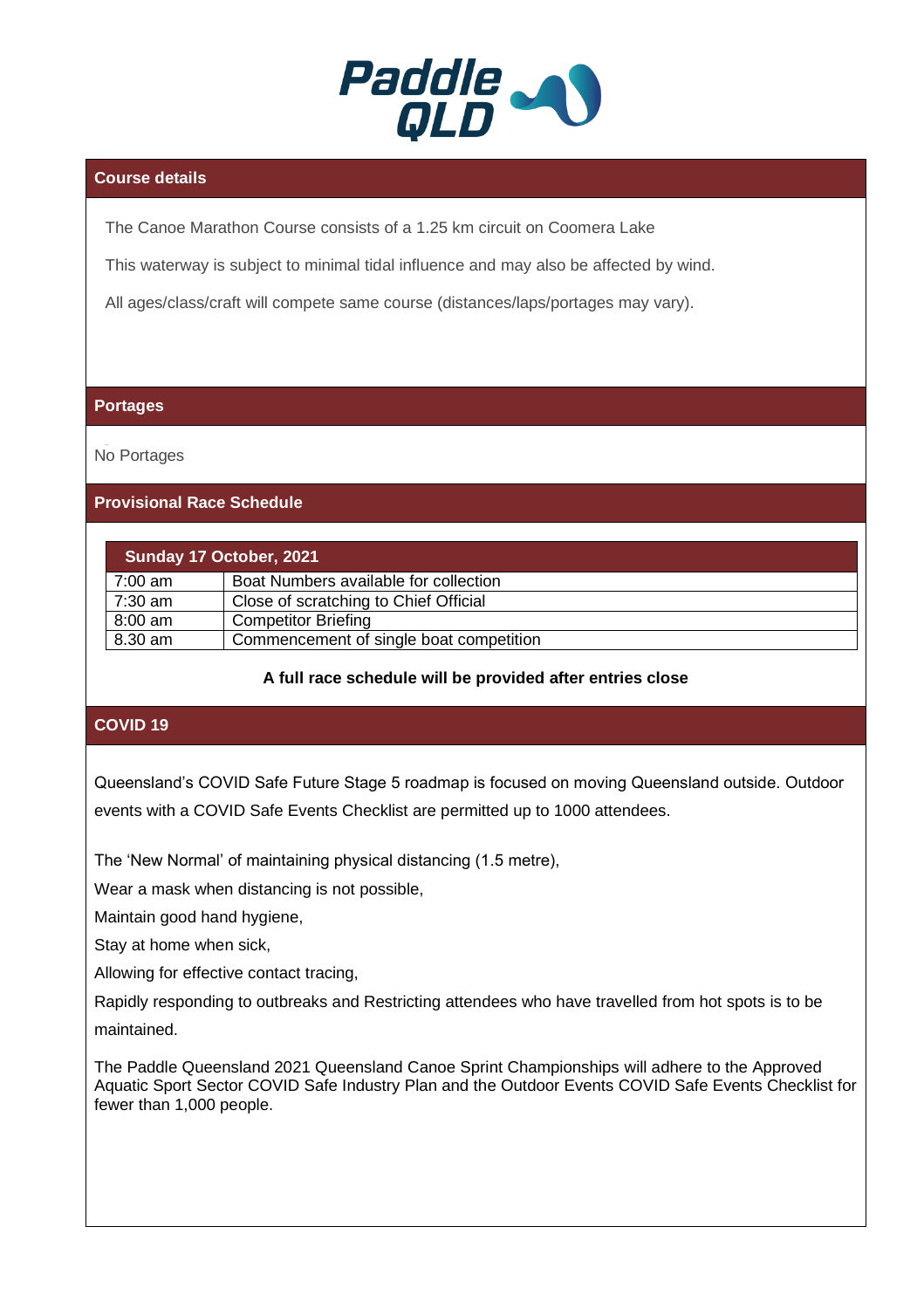

# **Medal Policy**

Medals will be presented to those who come first, second or third. Presentations of medals will be made throughout the day. All winners are named as the PQ State School Champion for their class.

Competitors are required to dress appropriately for medal presentations: Club uniform or neat casual dress in club colours should be worn. Togs, towels and/or bare chests are not appropriate as a way of showing respect for our sport and the dignitaries who may be presenting medals.

# **Adverse Weather**

In the event of a race cancellation due to cyclone, storm, rain, inclement weather, or other "Act of God" conditions, entry fees shall be non-refundable.

Notice of cancellation will be given to competitors via the email address supplied upon registration and will be made no later than COB Friday 8 October, 2021.

It is the responsibility of the Safety Officer to constantly monitor weather conditions and racing may need to be cancelled at shorter notice than advised above.

#### **Competition rules**

The Championships are conducted under the ICF Canoe Marathon [Racing Competition Rules -](https://www.canoeicf.com/sites/default/files/rules_marathon_2019.pdf) Current [Version dated 1 January 2019](https://www.canoeicf.com/sites/default/files/rules_marathon_2019.pdf) and PA Canoe Marathon Competition Rules – [Current Version dated 17](https://paddle.org.au/wp-content/uploads/2020/04/PA-Canoe-Marathon-Racing-Rules.pdf)  [April 2020.](https://paddle.org.au/wp-content/uploads/2020/04/PA-Canoe-Marathon-Racing-Rules.pdf) It is the responsibility of the competitor to be familiar with these rules.

In addition to the established PA and ICF rule, the Chief Official may instruct the starter to enforce a **"next false start and out rule"** to ensure the smooth running of the competition according to the published time schedule.

It is the competitors' responsibility to know the rules of the competition.

Any competitor who is unsure of any detail, or has a problem concerning the running of the championships should seek clarification through their team manager or coach to the Chief Official.

Any protests accompanied by the **\$50 protest fee**, must be delivered to the Chief Official within **30 minutes** of the completion of the relevant race/incident by either the team manager or the coach. **The fee is non-refundable, no matter the outcome of the protest.**

#### **Safety**

**All competitors 14 years and under, or any person who cannot swim or is not a confident swimmer must wear a lifejacket.** 

All craft must have positive or fixed buoyancy or be constructed of material that floats horizontal when full of water. Crafts will be checked for floatation during boat weighing. Those who do not have sufficient flotation will not be allowed to race.

Competitors are reminded to be **sun smart**. Apply sunscreen regularly throughout the days of competition and make sure you remain hydrated.

Event officials will be wearing **High-Vis Vests**.